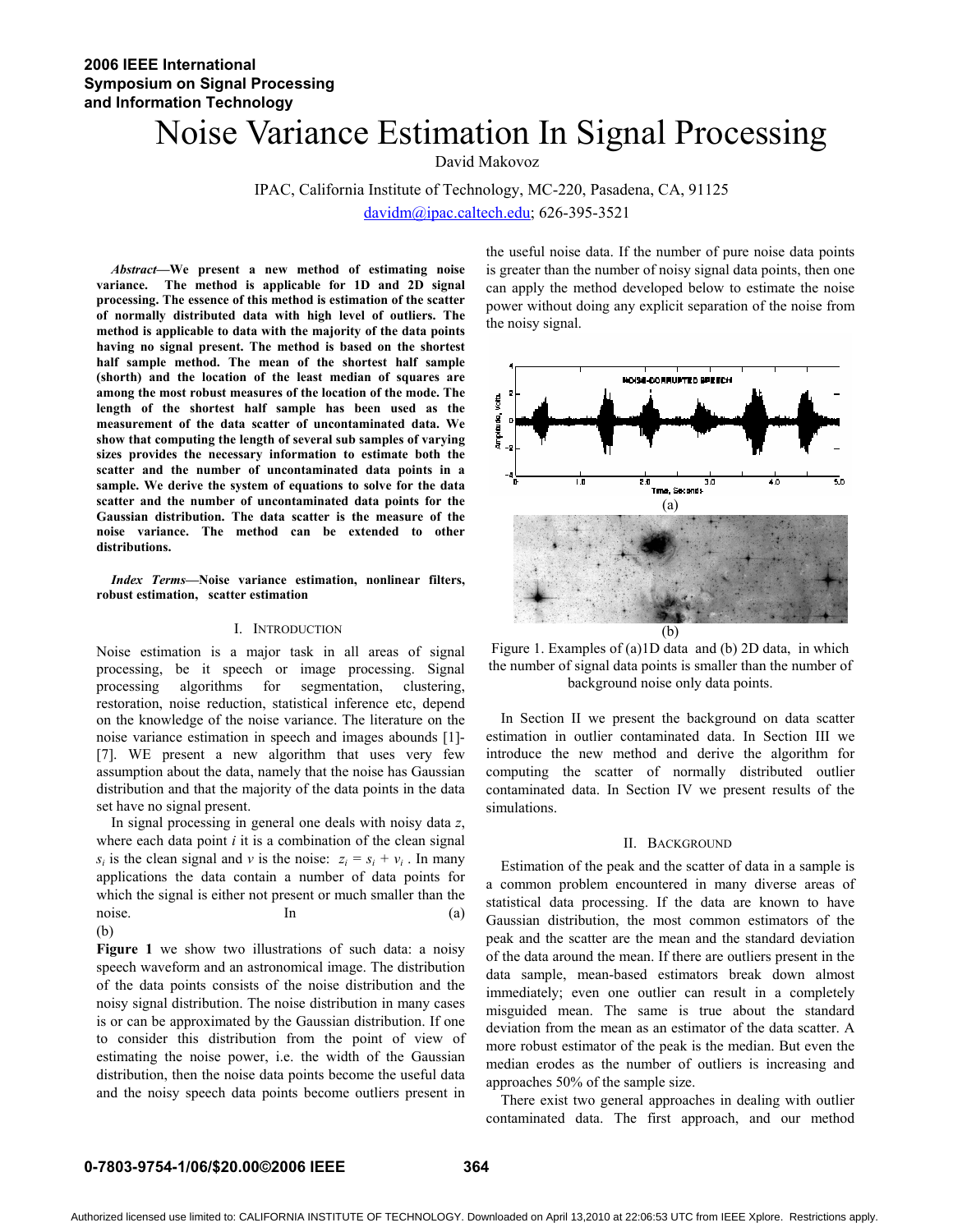belongs to this group, is to deal with the whole sample and devise robust estimators which are to a great extent insensitive to the presence of outliers. The second approach is to devise robust methods of identifying and excluding outliers and then to treat the uncontaminated sample with the conventional statistical methods.

Out method is built on one of the existing method of mode estimation. The mode as an estimator of the peak of a distribution is very robust; it is mostly insensitive to up to 50% outliers in the data sample. However, whereas computing mean and median is straightforward and both estimators have a unique value for any given data sample, mode estimation is notoriously difficult and moreover for multimodal distributions there is no unique mode. There exist a whole class of mode estimators based on the notion [8,9] of the shortest half sample. The *shorth* – the mean of the shortest half sample - was proposed in [8]. In [9] it was shown that the location of the one-dimensional least median of squares, which is the mean of the minimum and maximum data points of the shortest half sample can be used as a robust estimator of the mode of a data sample. This estimator has a higher bias than the shorth. A low biased variant of mode estimator was reported in [10]. It is computed by repeatedly taking the shortest half samples within shortest half samples.

In [9] it was proposed to use the length of the shortest half sample as a robust estimator of the data scatter. However, whereas the middle point of the shortest half sample is not sensitive to the presence of outliers in the data sample, the length of the shortest half sample depends on the number of outliers. In the presence of outliers only *Neff* data points out of the total of *N* actually belong to the parent distribution. The half sample is only such with respect to all points in the sample, but it is more than half-sample with respect to the points from the parent distribution with the outliers excluded. Since the scatter estimate depends critically on the fact that the shortest half sample actually encompasses half of the uncontaminated data points, it becomes meaningless in presence of outliers.

The novelty of our approach is that we derive a way of simultaneously estimating both the data scatter and the effective size of the sample *Neff*. This allows us to estimate the data scatter for outlier contaminated data.

#### III. METHOD

# *A. Multiple Shortest Subsamples*

We start with the noisy data points  $z_i$  and sort them in the ascending order. We will notation  $x_i$  for the sorted data points. Let  $X_N = (x_1...x_N)$  be an ordered sample of size *N*. In order to find the shortest sub sample consisting of *n* data points one finds *i*=*m* that minimizes  $(x_{n+i} - x_i)$ , where *i* = 1, ..., *N*-*n*. We introduce the fractional sub sample size  $r = n/N$ . We estimate the mode by the median of the shortest sub sample *Mode(r)* =  $x_{m+n/2}$ .

The mode estimator *Mode(r)* is applicable for any

distribution. The scatter estimator, that we derive here, is applicable only for the data that has the Gaussian distribution with mean  $\mu$  and variance  $\sigma^2$  :

$$
f(x) = \frac{1}{\left(2\pi\sigma^2\right)^{1/2}} \exp\left(-\frac{\left(x-\mu\right)^2}{2\sigma^2}\right)
$$
  
(1)

For the Gaussian distribution the value of *Mode(r)* is an unbiased estimator of  $\mu$ . If the shortest sub sample is identified as described above, then the length of the shortest sub sample is:

$$
L(r)=x_{m+n}-x_n
$$

The fractional sub sample size *r* approximates the integral of the distribution function from point  $x_n$  to point  $x_{m+n}$  (see Fig. 1). Therefore, to the extent that *Mode(r)* gives the correct estimate of the peak of the Gaussian, the following relation involving the error function *erf* holds between the sub sample fractional size *r* and it's length *L*:

$$
r = \frac{N_{\text{eff}}}{N} \frac{2}{\sqrt{\pi}} \int_{0}^{L(r)/\sigma \sqrt{2}} \exp\left(-t^2\right) dt = \frac{N_{\text{eff}}}{N} \cdot \text{erf}\left(\frac{L(r)}{2\sigma}\right) \tag{2}
$$

The critical fact here is that the normalization factor depends on the size *Neff* of the uncontaminated sample, i.e. the outliers should be excluded from this count. If one knows *Neff*, for example if there are no outliers, then in order to compute  $\sigma$  one simply inverts the equation 2.



Figure 2 The shaded area, defined as the integral of *f(x*) from  $x_m = Mode(r) - L(r)/2$  to  $x_{m+n} = Mode(r) - L(r)/2$ , is equal to *r*.

If  $N_{\text{eff}}$  is not known, which is the case under consideration, one can find  $L(r_s)$  for several values of  $r_s$  and obtain a system of equations to solve for both  $N_{\text{eff}}$  and  $\sigma$ .

We introduce notation  $MSL(r<sub>s</sub>)$  for the estimator of the scatter  $\sigma$  of the normally distributed data. (*MSL* stands for multiple shortest lengths.) We will call the set of fractional sizes  $r_s$  the support of the estimator *MSL*  $(r_s)$ .

## *B. Derivation of the Equation for Scatter Estimation*

Since  $MSL(r<sub>s</sub>)$  depends on several parameters, there is a certain degree of freedom in selecting the most effective way of computing it. The more straightforward way is to find  $L(r_s)$ for 2 values of *rs* and solve the system of two equations for two unknowns: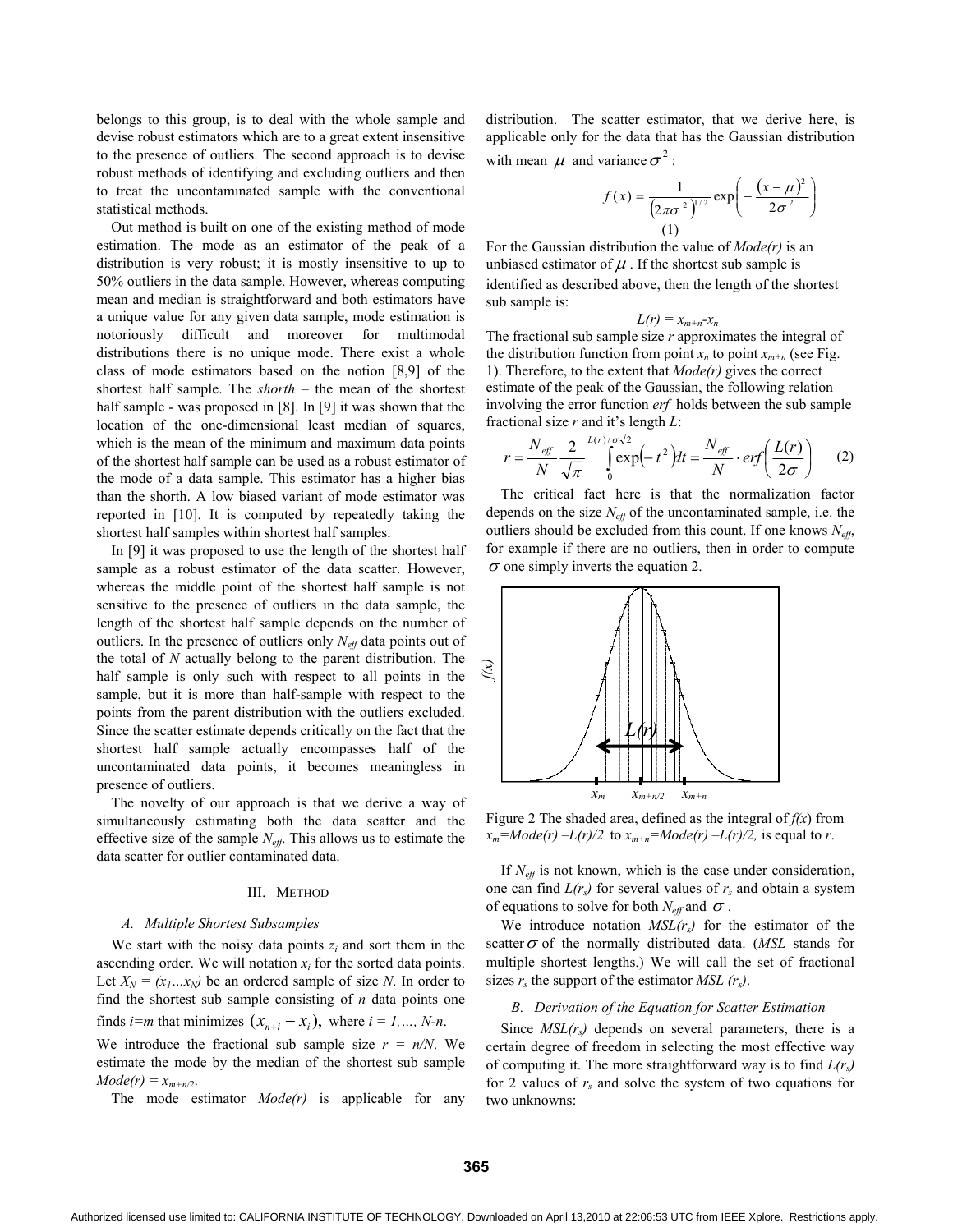$$
r_1 = u \cdot erf(L(r_1)v)
$$
  
\n
$$
r_2 = u \cdot erf(L(r_2)v)
$$
  
\n
$$
u = \frac{N_{\text{eff}}}{N}; v = \frac{1}{2\sigma}
$$
\n(3)

Factoring out *u* leads to the following equation for *v*:

$$
r_2 \cdot erf(L(r_1)v) = r_1 \cdot erf(L(r_2)v). \tag{4}
$$

Another approach to finding  $N_{\text{eff}}$  and  $\sigma$  is by to perform the least-square fit to the data. Quantities  $r_s$  and  $L(r_s)$  are measured for *S* sub samples. The following quantity is minimized:

$$
\sum_{s=1}^{S} (r_s u - erf(L(r_s)v))^2
$$
 (5)

Minimization with respect to *u* and *v*

$$
\frac{\partial}{\partial u} \sum_{s=1}^{S} (r_s u - erf(L(r_s)v))^2 = 0;
$$
\n
$$
\frac{\partial}{\partial v} \sum_{s=1}^{S} (r_s u - erf(L(r_s)v))^2 = 0,
$$
\n(6)

leads to the following set of equations

$$
\sum_{s=1}^{S} r_s (r_s u - erf(L(r_s)v)) = 0;
$$
\n
$$
\sum_{s=1}^{S} L(r_s) \exp(-(L(r_s)v)^2) (r_s u - erf(L(r_s)v)) = 0.
$$
\n(7)

Again, factoring out *u* leads to the following equation for *v*:

$$
\sum_{s=1}^{2} r_s erf(L(r_s)v) \sum_{s=1}^{2} r_s L(r_s) \exp(-(L(r_s)v)^2) -
$$
\n
$$
\sum_{s=1}^{2} r_s^2 \sum_{s=1}^{2} L(r_s) \exp(-(L(r_s)v)^2) erf(L(r_s)v) = 0.
$$
\n(8)

The solution of either system of equations 3 or 7 is subject to the obvious constraint:

$$
u \le 1. \tag{9}
$$

The way we apply this constraint is to solve the system first, and if  $u > 1$ , then set  $u = 1$  and compute  $v$  as

$$
v = \frac{1}{2} \sum_{s=1}^{2} \frac{erf^{-1}(r_s)}{L(r_s)}
$$
(10)

Based on the simulations we concluded that the only gain achieved by using the second approach is in the execution time. Below we present only results obtained by solving the equation 4.

Here is the summary of the first approach. One finds the lengths  $L(r_1)$  of the shortest subset of  $r_1 \cdot N$  data points and *L(r<sub>2</sub>)* of the shortest subset of  $r_2 \cdot N$  data points. The values of  $L(r_1)$ ,  $L(r_2)$ ,  $r_1$ , and  $r_2$  are used to solve equation (4) for *v*, which is directly related by equation (3) to the variance  $\sigma^2$ .

# *C. Further Refinement-Automated MSL*

Once  $MSL(r_s)$  and  $N_{\text{eff}}$  are found a further refinement is possible. We show in Section III based on the results of simulations, that in general the greater  $r<sub>s</sub>$  is, the more accurate are the  $MSL_S(r_s)$  and  $N_{\text{eff}}$  estimators.

We do iterative refinement using the following the strategy. We start with reasonably small  $r_s$ , measure  $L(r_s)$ , and compute  $MSL(r<sub>s</sub>)$  and  $N<sub>eff</sub>$ . The values  $r<sub>s</sub>$  are incremented and  $MSL(r<sub>s</sub>)$ and *Neff* are recomputed until at least one of the three stopping criteria is met. Two empirical parameters *Rmax* and *dRmin* are used to define stopping criteria of the algorithm. The iteration terminates if  $N_{\text{eff}}/N$  exceeds  $R_{\text{max}}$ , or if the change in  $N_{\text{eff}}/N$ between two iterations drops below *dRmin.* Another stopping criterion is based on the assumption that the change in the *Mode(r)* between two consecutive iterations cannot exceed the value of the scatter  $MSL(r<sub>s</sub>)$ . The mode is found for the biggest  $r<sub>s</sub>$  in the set. For example, if the support is  $r<sub>s</sub> = (0.4; 0.5)$ , then the mode is found for  $r_2 = 0.5$ .

We use notation *AMSL(rs)* (automated *MSL(rs)*) for the scatter estimator obtained using this iterative process. Support  $r<sub>s</sub>$  in this case refers to the initial set of values of the fractional sub sample sizes. The results of the simulations presented below were obtained using the following empirical values of the parameters  $R_{max} = 0.95$ ,  $dR_{min} = 0.1$ .

# IV. SIMULATIONS

#### *A. Details of the Simulations*

In order to test the estimators derived in the previous section we generated several sets of clean and contaminated data. The uncontaminated data are zero-mean Gaussian with the standard deviation of 1. We run our simulations for three sample sizes of 30, 100, and 1000 data points. In order to compute the average and standard deviations of the estimators *MLS* and *AMLS* we repeated the simulations 300000 times for the sample size 30, 100000 for the sample size of 100, and 10000 times for the sample size of 1000.

We generated two kinds of outliers that were added to replace the data points from the main distribution. The first kind consisted of data points uniformly distributed from 3 to 8. The second kind consisted of data points normally distributed with the same standard deviation of 1 as the main data and the mean of 4 (99.9937 percentile). The outlier fraction  $F=1-N_{\text{eff}}/N$  used for the uniformly distributed data was 0.2, 0.3, 0.4, and 0.5. The outlier fraction *F* used for the normally distributed outliers was 0.2, 0.3, and 0.4. The ratio of  $F = 0.5$  obviously could not be used for the normally distributed outliers, since in this case they are no longer outliers. In Fig. 2 we show two histograms for two extreme cases of contaminated data: one sample of data with the uniform outliers with the fraction  $F = 0.5$  and one sample of data the Gaussian outliers with the fraction  $F = 0.4$ ; for the sample size in both cases is  $N = 1000$ .

For comparison we also computed the median absolute deviation (*MAD*) [1]. The value of *MAD* is a measure of the scale or dispersion of a distribution about the median. It is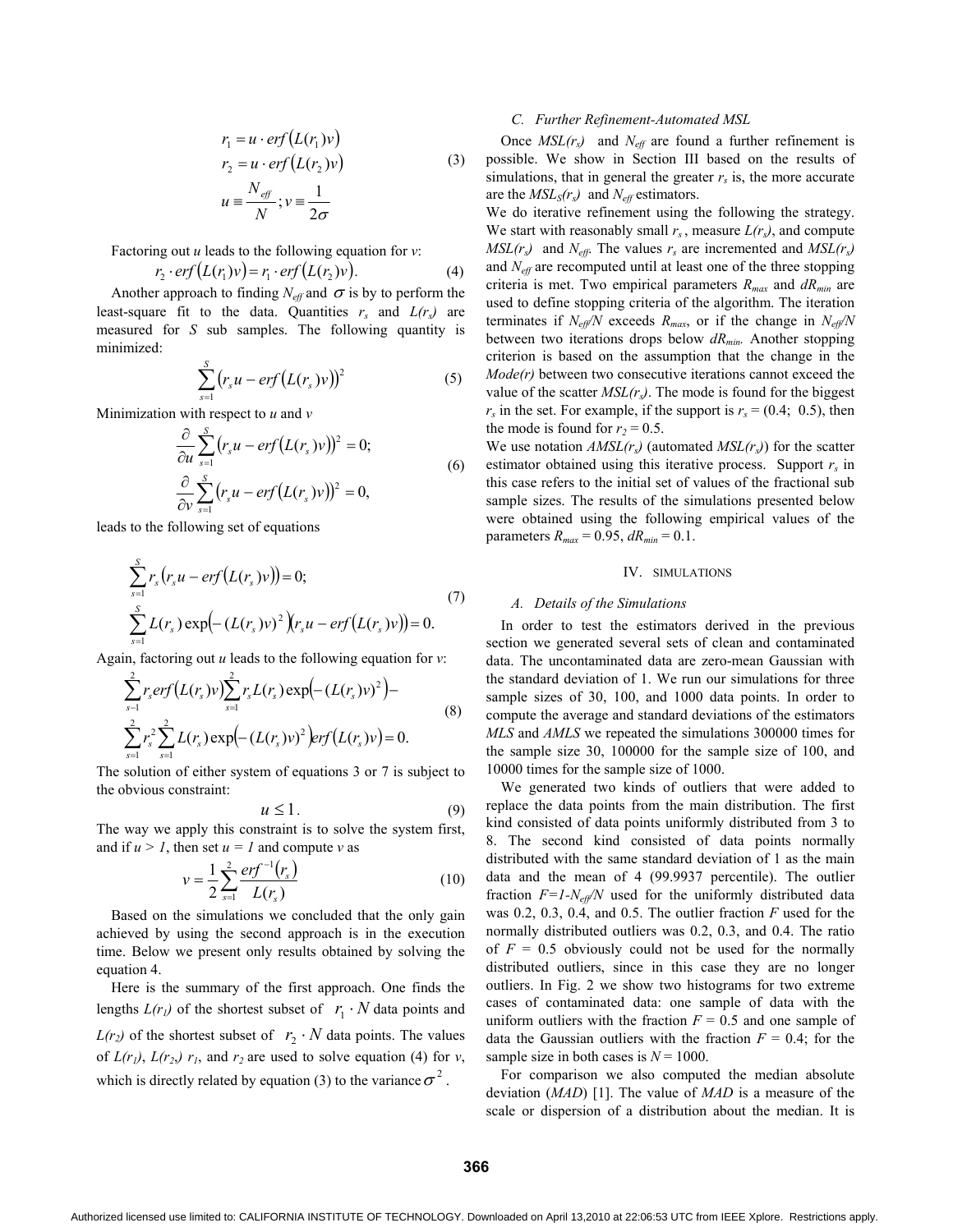often calculated as the median of the absolute-value distances of the points about the median:  $MAD = median/|x_i - y_i|$ *median(x)|}* and multiplied by a factor of 1.4826 to achieve consistency with the standard deviation for asymptotically normal distribution.



Figure 3 The top figure shows a histogram of a contaminated sample with the uniformly distributed outliers with the fraction  $F = 0.5$ ; the bottom figure shows a histogram of a contaminated sample with the normally distributed outlier with the fraction of  $F = 0.4$ . The sample size in both cases is 1000.

## *B. Simulations of Contaminated Data*

Now we consider outlier contaminated data. First, in Table 2 we show the results for the *MSL* as a function of the contamination fraction *F.* We also present the results for the relative uncontaminated size *Teff*:

$$
T_{\text{eff}} = \frac{N_{\text{eff}}}{N_{\text{eff}}^{\text{true}}}
$$

$$
N_{\text{eff}}^{\text{true}} = (1 - F) \cdot N
$$

To compute these quantities we use the support  $r_s$  = (0.4*;*0.5), which is the biggest support one can use with no a priori knowledge of the outlier level, only assuming that it does not exceed 50% of the sample size. The results for lower levels of contamination display a higher bias and dispersion. The closer is the sub sample size to the size of the uncontaminated sample, the better are the results for the *MSL* and  $T_{\text{eff}}$ .

The refined estimator *AMSL* is devised with the idea of improving the accuracy of estimation for lower levels of contamination. As part of the algorithm the support is increased to come as close as possible to the size of the

uncontaminated data without overstepping that boundary and without including the outliers in the sub samples defined by the support  $r_s$ . In Table 3 we give the results of the simulations for the initial support  $r_s = (0.25; 0.35)$ . The goal is achieved, as *AMSL* is a better estimator for the lower outlier levels and is very close to the *MSL* for the highest outlier levels. We illustrate the results for the *MSL* and *AMSL* estimators in Fig. 4. We also display the values obtained for the *MAD* estimator for comparison. Only the estimators computed for the uniform outlier distribution are plotted. The results for both Gaussian and uniform outliers are very similar, the only difference is that for the uniform outliers the *MSL* and *AMSL* estimators can be computed in the extreme case of 50% outliers.

#### LIMITATIONS

The method developed here has certain limitations. One of them is that the equation (4) does not always have a solution for a small sample size. The failure rate becomes negligible for the sample size  $> 100$  data points.

The second limitation is the case of highly contaminated data with the outliers having a more dense distribution than the main data. In this case the mode of the outliers could be picked over that of the main data.

Further investigation is planned to establish a well defined limitations of this method and also to extend it to the other than Gaussian distributions.

# **CONCLUSIONS**

We derived a new method of estimating the scatter of normally distributed data with high levels of contaminations. Our method is very stable and performs well for the fraction of outliers of up to 50%. This method can be applied to estimating noise variance in noisy data, where the number of data points containing only noise is greater than the number of data points containing both signal and noise.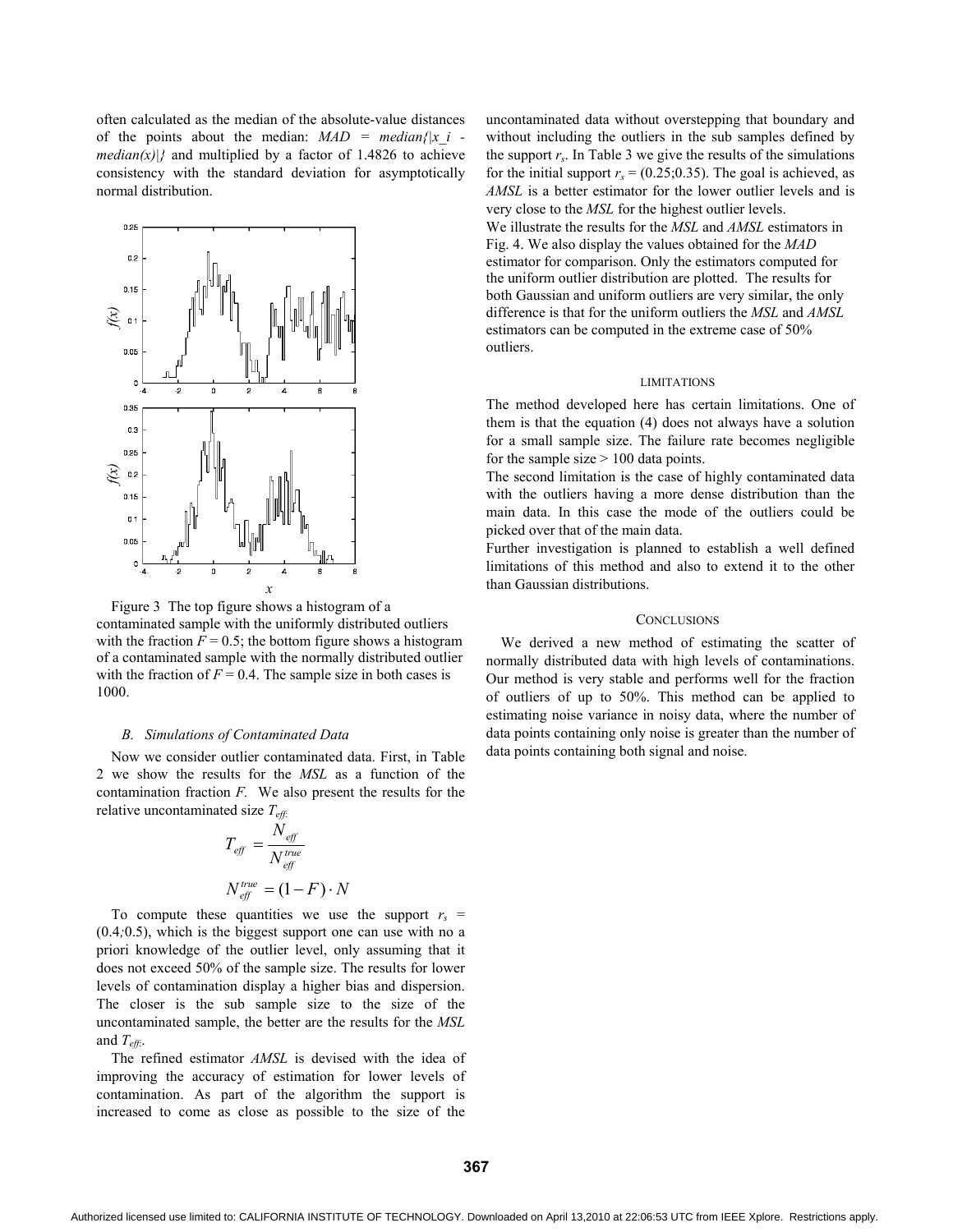|               | Sample |        |        | Fraction $F$ of Uniform Outliers | Fraction F of Gaussian Outliers |        |        |        |
|---------------|--------|--------|--------|----------------------------------|---------------------------------|--------|--------|--------|
|               | Size   | 0.2    | 0.3    | 0.4                              | 0.5                             | 0.2    | 0.3    | 0.4    |
|               | 30     | 0.74   | 0.82   | 0.89                             | 0.96                            | 0.74   | 0.83   | 0.90   |
| $MSL(r_s)$    |        | (0.32) | (0.37) | (0.40)                           | (0.34)                          | (0.32) | (0.37) | (0.41) |
|               | 100    | 0.85   | 0.93   | 0.97                             | 0.98                            | 0.85   | 0.93   | 0.98   |
|               |        | (0.27) | (0.30) | (0.30)                           | (0.15)                          | (0.27) | (0.30) | (0.30) |
|               | 1000   | 0.97   | 0.98   | 0.98                             | 1.02                            | 0.97   | 0.99   | 1.00   |
|               |        | (0.16) | (0.14) | (0.09)                           | (0.05)                          | (0.16) | (0.14) | (0.10) |
|               | 30     | 0.90   | 0.98   | 1.03                             | 1.04                            | 0.90   | 0.98   | 1.04   |
| $T_{\it eff}$ |        | (0.23) | (0.25) | (0.24)                           | (0.10)                          | (0.23) | (0.25) | (0.25) |
|               | 100    | 0.94   | 1.01   | 1.05                             | 1.02                            | 0.95   | 1.01   | 1.06   |
|               |        | (0.20) | (0.21) | (0.19)                           | (0.03)                          | (0.20) | (0.21) | (0.19) |
|               | 1000   | 0.99   | 1.00   | 1.00                             | 1.02                            | 0.99   | 1.00   | 1.01   |
|               |        | (0.12) | (0.10) | (0.05)                           | (0.006)                         | (0.12) | (0.10) | (0.05) |

Table 1. The average (standard deviation) of the scatter  $MSL(r_s)$  and relative uncontaminated size  $T_{eff}$  estimators for outlier contaminated samples. The support  $r_s = (0.4; 0.5)$ .

|                  | Sample      |        |        | Fraction F of Uniform Outliers | Fraction $F$ of Gaussian Outliers |        |        |        |
|------------------|-------------|--------|--------|--------------------------------|-----------------------------------|--------|--------|--------|
|                  | <b>Size</b> | 0.2    | 0.3    | 0.4                            | 0.5                               | 0.2    | 0.3    | 0.4    |
|                  | 30          | 0.82   | 0.92   | 1.01                           | 1.05                              | 0.82   | 0.93   | 1.02   |
| $AMSL(r_s)$      |             | (0.33) | (0.39) | (0.49)                         | (0.65)                            | (0.33) | (0.39) | (0.49) |
|                  | 100         | 0.98   | 1.06   | 1.09                           | 1.08                              | 0.98   | 1.06   | 1.11   |
|                  |             | (0.28) | (0.34) | (0.38)                         | (0.50)                            | (0.28) | (0.34) | (0.40) |
|                  | 1000        | 1.01   | 1.03   | 1.01                           | 0.99                              | 1.02   | 1.03   | 1.01   |
|                  |             | (0.20) | (0.21) | (0.18)                         | (0.09)                            | (0.19) | (0.21) | (0.19) |
|                  | 30          | 1.02   | 1.11   | 1.16                           | 1.17                              | 1.02   | 1.11   | 1.17   |
| $T_{\text{eff}}$ |             | (0.25) | (0.28) | (0.32)                         | (0.37)                            | (0.25) | (0.28) | (0.33) |
|                  | 100         | 1.06   | 1.12   | 1.15                           | 1.09                              | 1.06   | 1.12   | 1.17   |
|                  |             | (0.21) | (0.25) | (0.29)                         | (0.28)                            | (0.21) | (0.25) | (0.29) |
|                  | 1000        | 1.03   | 1.04   | 1.02                           | 1.00                              | 1.03   | 1.04   | 1.03   |
|                  |             | (0.16) | (0.17) | (0.14)                         | (0.05)                            | (0.16) | (0.17) | (0.14) |

Table 2. The average (standard deviation) for the scatter  $AMSL(r<sub>s</sub>)$  and relative uncontaminated size  $T_{eff}$  estimators computed using the refined strategy. The initial support was  $r_s = (0.25; 0.35)$ .